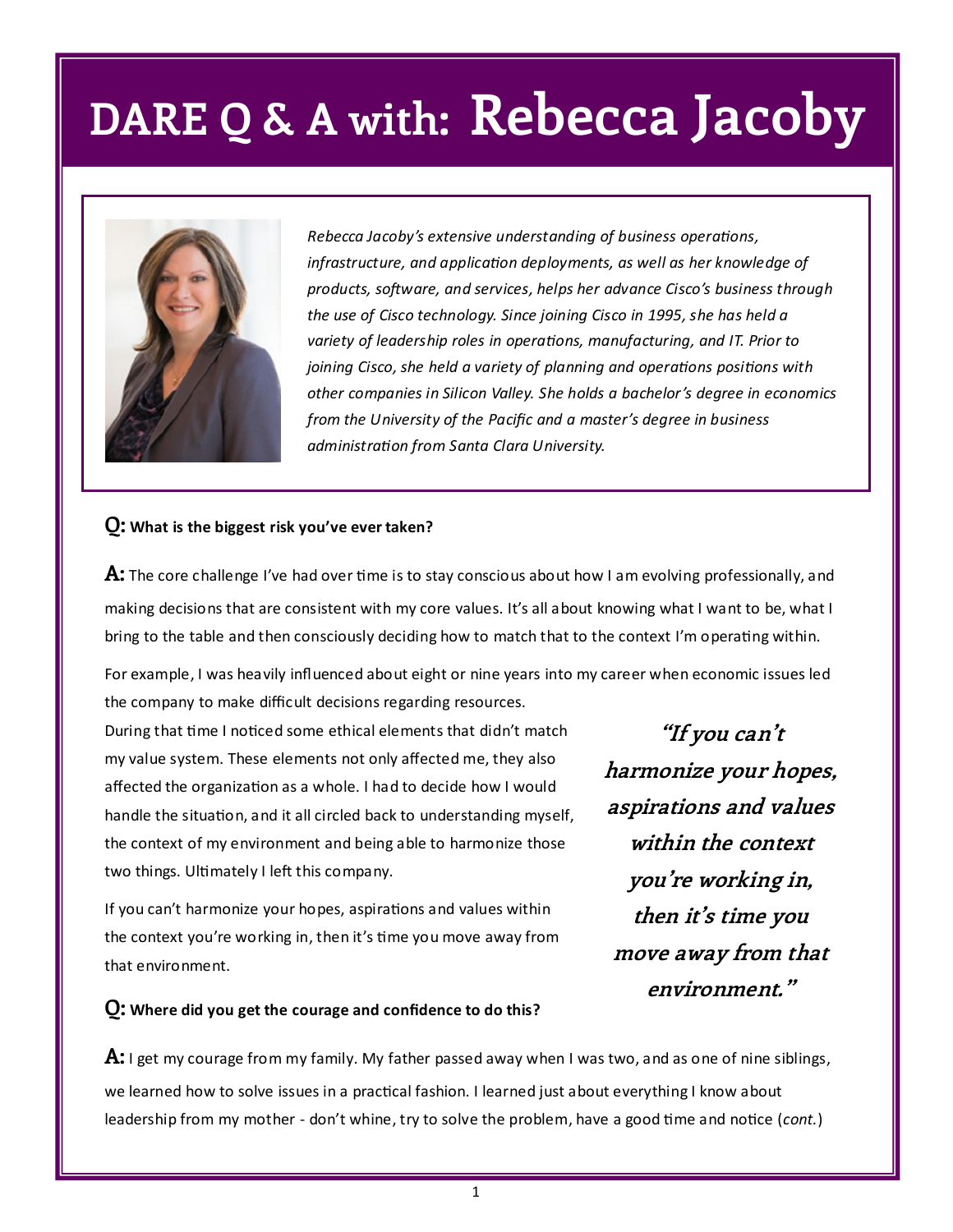### **A:** (*cont.*) the positive things.

In addition, I have very little social fear, which I have observed is relatively unusual in the workplace. There is a tremendous amount of fear in the workplace where people feel they aren't necessarily doing the right thing or saying the right thing to get ahead. In my experience, people imagine there are more politics in the

**"I believe people need to turn their perspective around and recognize they have the capacity to control their own situation, or at least, how they respond."**

workforce than there actually are. I believe people need to turn their perspective around and recognize they have the capacity to control their own situation, or at least, how they respond.

### **Q: What is the biggest mistake you have ever made? What did you learn from it and how did you recover?**

**A:** I once took a job with a company I knew had some risks associated with it. The company was on the decline, I was with them for a year and in that time they went from 1500 to 75 employees, yet I still had a job. The way I managed that situation was to show I would do whatever needed to be done. I leveraged every skill I had. It was also at that time I realized I didn't want to remain at the

company. I recognized they had a very different value system than mine, especially in terms of how they treated employees. I knew I needed to leave, which taught me a lesson about the need to always have an exit strategy. I also didn't understand the industry I was going into, which became another learning experience.

It's important to research the industry before taking a new job. Is it growing? Can you be proud of it? My great learning from this experience was that the place you work has a tremendous impact on your individual success. Be very diligent about the research process - making sure to interview multiple people within the company, asking them the same questions and making sure their value system matches yours. And lastly, taking it one level deeper by researching the leadership team to determine their goals and culture and ensuring it matches your value system.

**Q: If you had a young woman you cared deeply about entering the workforce today, what single piece of advice would you have for her?**

**A:** Be true to yourself - a premise that starts with knowing who you are, what you want and what you bring to the table. Go in with an approach that recognizes most people want to contribute and really try (*cont.*)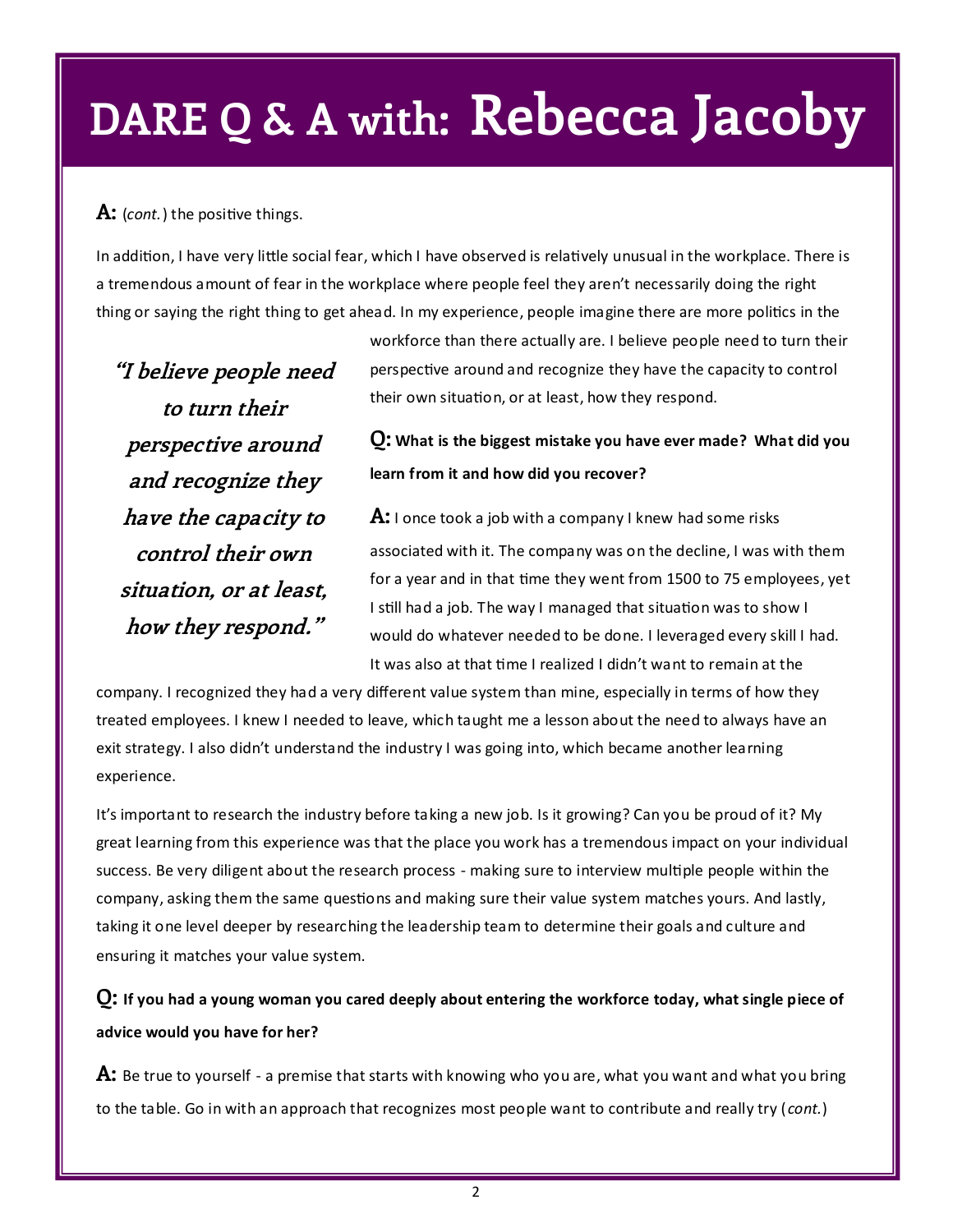**A:** (*cont.*) hard to do the right thing. If you can do this, you'll have an open mind and be able to solve problems and move things forward.

#### **Q: What advice do you have for building self-confidence?**

**A:** Take on a stretch assignment. Early in my career I was chosen as part of a small team for a special assignment. I worked in manufacturing where we had cycle times that were a year long. The assignment given to our team was to reduce cycle time in half, and to do so in one year. For two months our group met every week and spoke about how ridiculous this project was and how it simply could not be done. We had a fairly wise leader who allowed us to vent, and then one day he came in to our meeting room and told us the time for venting was over. He said we were to get the assignment done or they would find someone else to do it. After realizing we wasted two months and only had 10 months to finish, we put forth the effort and achieved our goal within seven months. Once you have the experience of accomplishing something like this, you no longer believe anything is impossible.

Also, recognize that you must work through your discomfort with challenging assignments and never be afraid to ask for help. Ask for help and you'll be amazed at how many people will help you.

#### **Q: How did you make the leap from middle to senior management?**

**A:** I have always focused on getting results! You become associated with success and build a track record. Everyone has strengths and weaknesses, but your track record is what allows people to notice your strengths and forgive your weaknesses. Also, make sure to build relationships on practical results where you have the opportunity to help someone else and vice versa. There are countless times when you need the help of a colleague to get initiatives over the line, and good relationships are almost like having a "favor bank."

**"Everyone has strengths and weaknesses, but your track record is what allows people to notice your strengths and forgive your weaknesses."**

It all goes back to knowing yourself and who you want to be – because if you know that, then you're going to behave consistently. If you don't know that and you're all over the map, you find yourself wondering where your career got derailed.

### **Q: What is your greatest fear today?**

**A:** The CIO job is one of a few where you can create a legacy. You don't make a legacy by yourself. (*cont.*)